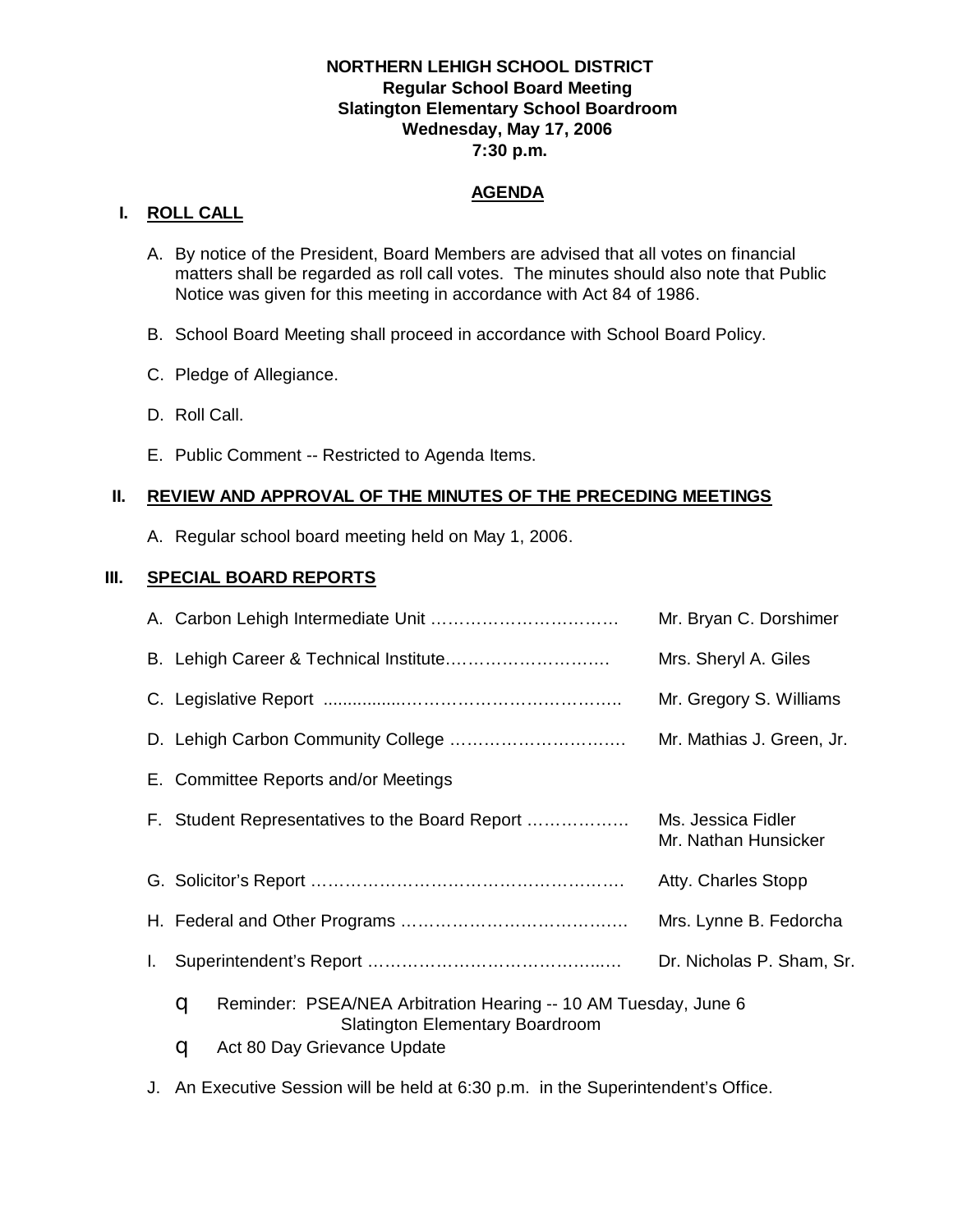## **IV. PERSONNEL**

#### A. Resignation/Retirement

1. Accept the resignation of Jane Distler from her position as Clerk/Bookkeeper in the cafeteria, to become effective at the end of the last day of school on June 12, 2006 at which time she will initiate her formal retirement from public school service after 19 years of service.

#### B. Resignations

- 1. Accept the resignation of Philip Bertolino from his position as High School Principal, effective the end of the day on July 31, 2006.
- 2. Accept the resignation of Timothy Nickischer from his co-curricular position as Head Boys Soccer Coach effective April 26, 2006.

## C. Leave Without Pay

Approve the request of James Bauer, Slatington Elementary teacher, to take an unpaid leave of absence on May 25 and 26, 2006. He will be using these days in conjunction with personal days for a family trip. His request will not be considered a precedent for future requests per correspondence received from the Northern Lehigh Education Association.

#### D. Co-Curricular Appointment Change for 2005-2006

| From: | Senior High Spring Intramural (Weightlifting) Jim Tkach \$751.32 |  |
|-------|------------------------------------------------------------------|--|
| To:   | Senior High Spring Intramural (Weightlifting) Joe Tout \$751.32  |  |

#### E. Co-Curricular Appointments for 2006-2007

| <b>Head Boys Basketball Coach</b>                                                     | <b>Richard Oertner</b> | \$6414.28*             |
|---------------------------------------------------------------------------------------|------------------------|------------------------|
| Assistant Boys Basketball Coach                                                       | Dennis Rehrig          | \$4168.66*             |
| Assistant Boys Basketball Coach                                                       | <b>Richard Mantz</b>   | \$4168.66*             |
| Middle School Boys Basketball Coach                                                   | TBA                    |                        |
| <b>Head Girls Basketball Coach</b>                                                    | David Oertner          | \$6414.28*             |
| <b>Assistant Girls Basketball Coach</b>                                               | TBA                    |                        |
| Middle School Girls Basketball Coach                                                  | Jason Reinhard         | \$4086.00*             |
| <b>Head Wrestling Coach</b>                                                           | Todd Herzog            | \$6414.28*             |
| <b>Assistant Wrestling Coach</b>                                                      | <b>Brent Herzog</b>    | \$4168.66*             |
| <b>Assistant Wrestling Coach</b>                                                      | <b>Robert Marlatt</b>  | \$4168.66*             |
| Cheerleading Advisor (Shared Stipend)                                                 | Lil Borger             | One Half of \$2834.61* |
|                                                                                       | Kathy Neff             | One Half of \$2834.61* |
| Eighth Grade Academic Challenge                                                       | Kristin Skinker        | \$405.84*              |
| <b>Elementary Scholastic Scrimmage</b>                                                | Marlene Simock         | \$405.84*              |
| Scholastic Scrimmage (High School)                                                    | Denise Turoscy         | \$751.32*              |
| Debate Advisor                                                                        | <b>Scott DeLong</b>    | \$1286.19*             |
| Senior High Winter Intramural (Weightlifting)                                         | Joe Tout               | \$751.32*              |
| Senior High Winter Intramural (Weightlifting)                                         | <b>Steve Hluschak</b>  | \$751.32*              |
| Senior High Winter Intramural (Winter Track)                                          | Mike Lehtonen          | $$751.32*$             |
| *Last vear's rates will apply until a new Collective Rargaining Agreement is approved |                        |                        |

*\*Last year¶s rates will apply until a new Collective Bargaining Agreement is approved.*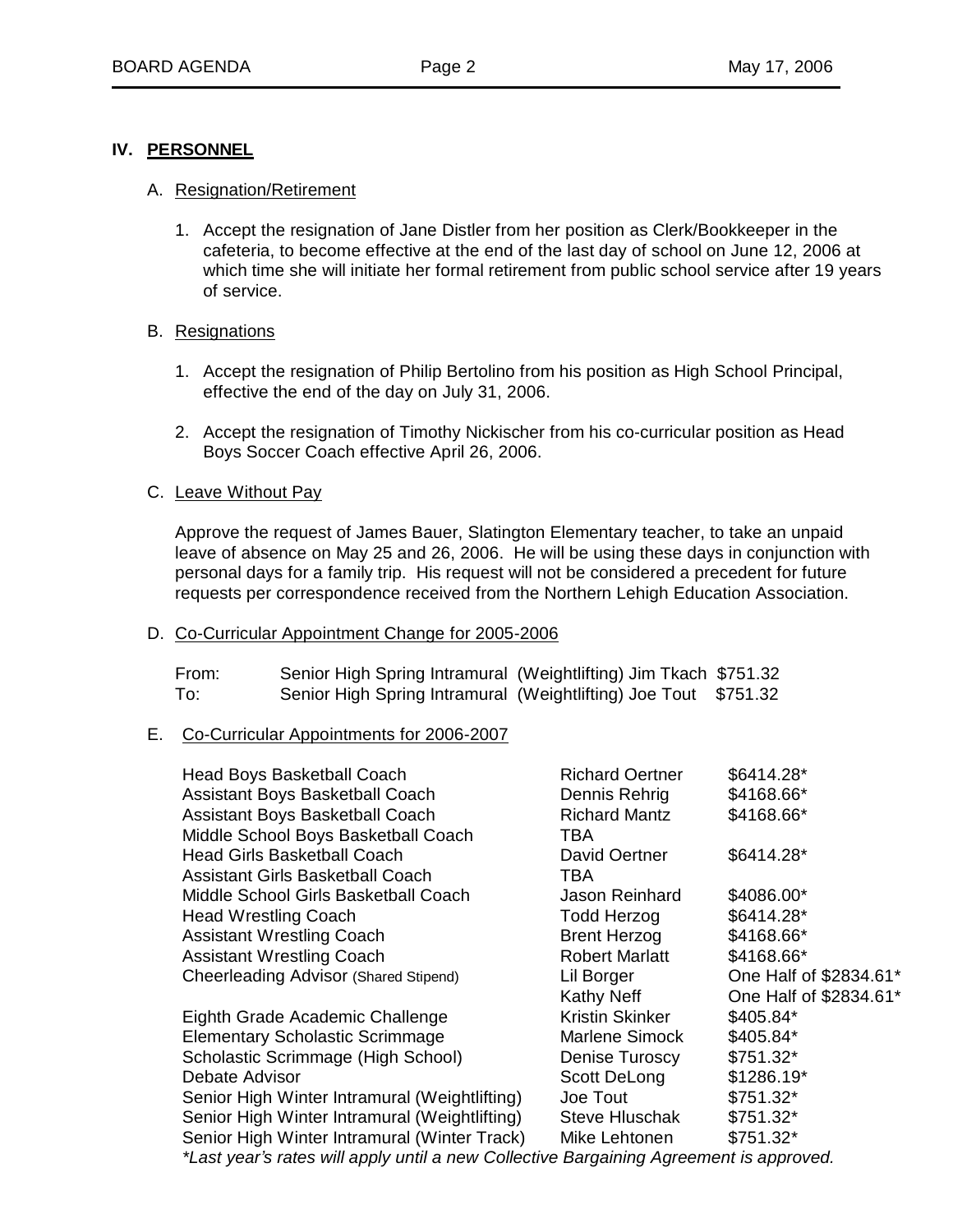F. Unpaid Volunteers

Approve the following individuals as unpaid volunteer coaches for the 2006-2007 school year:

 Robert Hughes – Volunteer Boys Basketball Coach Peter Reese – Volunteer Boys Basketball Coach

## **V. CONFERENCES**

A. Eric Schmidt – New Teacher Conference – Sponsored by PaTTAN – June 21-23, 2006 State College, PA – Registration: \$100.00 – Funding – Mentor Budget **(Attachment #1)**

## **VI. POLICY**

- A. Board Policy
	- 1. Second Reading
		- a. Approve revisions to school board policy #204 Pupils Attendance, as presented after second reading. **(Attachment #2)**
		- b. Approve revisions to school board policy #913 Community Relations With Special Interest Groups, as presented after second reading. **(Attachment #3)**
- B. Summer Band Camp

Approve a tuition fee of \$25.00 per student for a six-week elementary summer band program and also approve a stipend of \$1000.00 for summer band program director Lora Krum. **(Attachment #4)**

### **VII. CURRICULUM AND INSTRUCTION**

#### **VIII. OLD BUSINESS**

**IX. NEW BUSINESS**

## **X. FINANCIAL**

- A. Approve the Treasurer's reports for the month of March 2006.
- B. Approve payment of General Fund bills for the months of March, April and May 2006.
- C. Approve the Cafeteria Reports for the month of March 2006.
- D. Approve the Northern Lehigh Middle School Student Activities Account Fund Statement for the month of April 2006. **(Attachment #5)**
- E. Approve the Northern Lehigh High School Student Activities Account Fund Statement for the month of April 2006. **(Attachment #6)**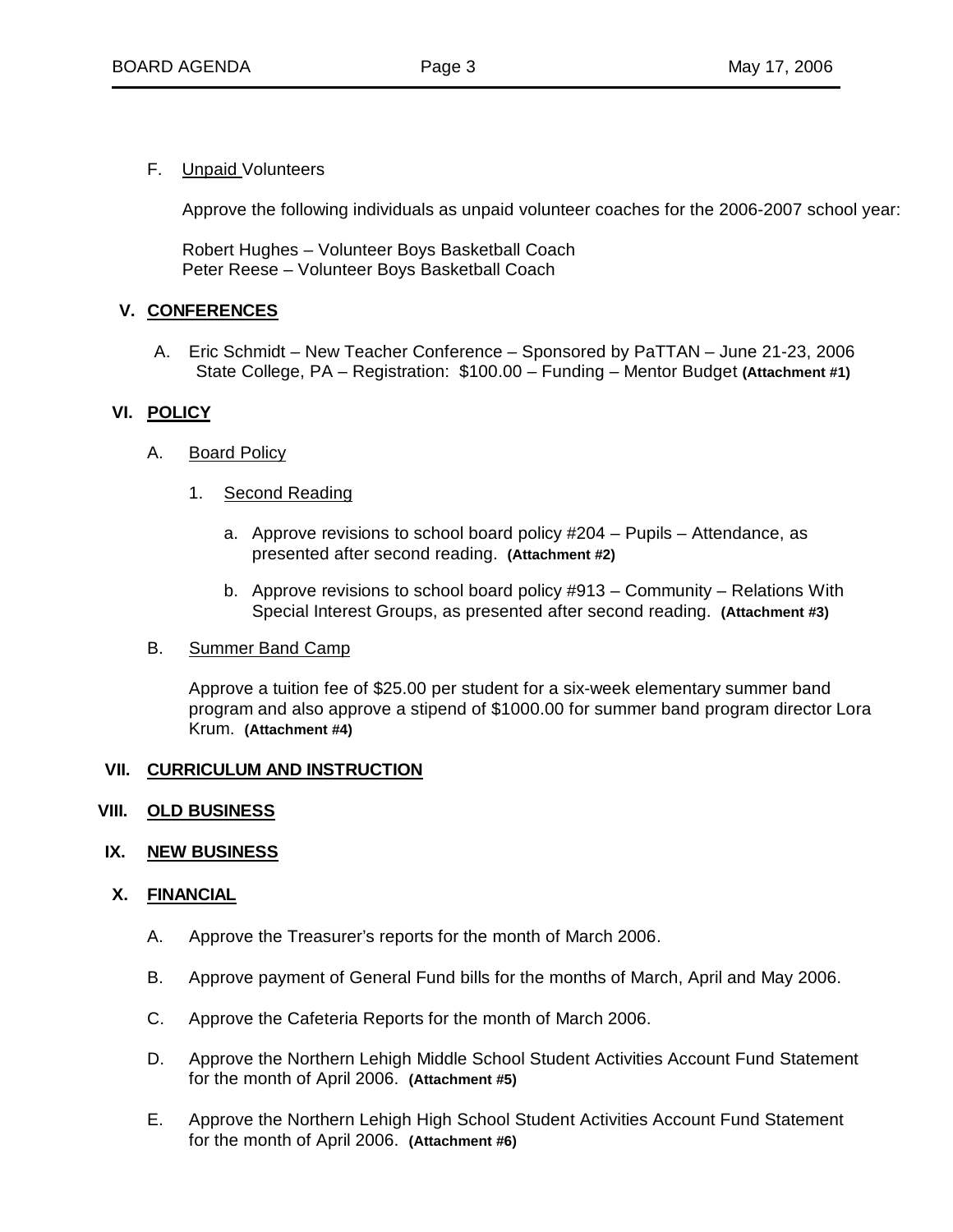- F. Approve the Northern Lehigh High School Student Scholarship Fund Statement for the month of April 2006. **(Attachment #7)**
- G. Approve the Northern Lehigh Sports Accounts Financial Report for month ended April 30, 2006. **(Attachment #8)**
- H. Approve the Northern Lehigh Refreshment Stand Financial Report for month ended April 30, 2006. **(Attachment #9)**
- I. Approve renewal of a service agreement with Ehrlich Pest Control for pest control service at all 4 buildings in the amount of \$3,360.00. This reflects a \$180.00 increase over last year's fee. **(Attachment #10)**
- J. Approve renewal of a service agreement with Altronics Security Systems for monitoring of burgler alarm system and recorded openings/closings for the 6 locations in the amount of \$2,639.5. This reflects a \$39.77 increase over last year's fee. **(Attachment #11)**
- K. Approve renewal of a service agreement with SimplexGrinnell for monitoring of fire alarm systems at all 5 buildings in the amount of \$1,948.00. This reflects an increase of \$43.00 over last year's fee. **(Attachment #12)**
- L. Approve renewal of a service agreement with Progressive Telecom for four (4) pagers. Annual service fee is \$75.00 per unit or a total cost of \$300.00. This reflects a \$0.00 increase over last year's fee. **(Attachment #13)**
- M. Approve to authorize proper officials to execute an agreement between the Northern Lehigh School District and Orthopedic Associates of Allentown for the purpose of providing the services of a qualified athletic trainer for the 2006-2007, 2007-2008, 2008-2009, 2009-2010, 2010-2011 school years. Costs for said services would be \$25,750 for 2006-07, \$26,800 for 2007-08, \$27,600 for 2008-09, \$28,200 for 2009-10, and \$28,800 for 2010-11. **(Attachment #14)**
- N. Election of Treasurer
	- 1. Election of a Treasurer for the 2006-2007 fiscal year, as required by Section 404 of the Pennsylvania School Code of 1949, as amended.

 RECOMMEND …. That the Board of Education elects as Treasurer for the 2006-2007 fiscal year, effective July 1, 2006 through June 30, 2007.

- O. Approve budgetary transfers for the 2005-2006 fiscal year. **(Attachment #15)**
- P. Information Only: Distribution of the Lehigh Career and Technical Institute 2006-2007 Budget which will be acted upon at the June 5 board meeting. **(Budget books will be distributed at the meeting).**
- **XI. LEGAL**
- **XII. CORRESPONDENCE**